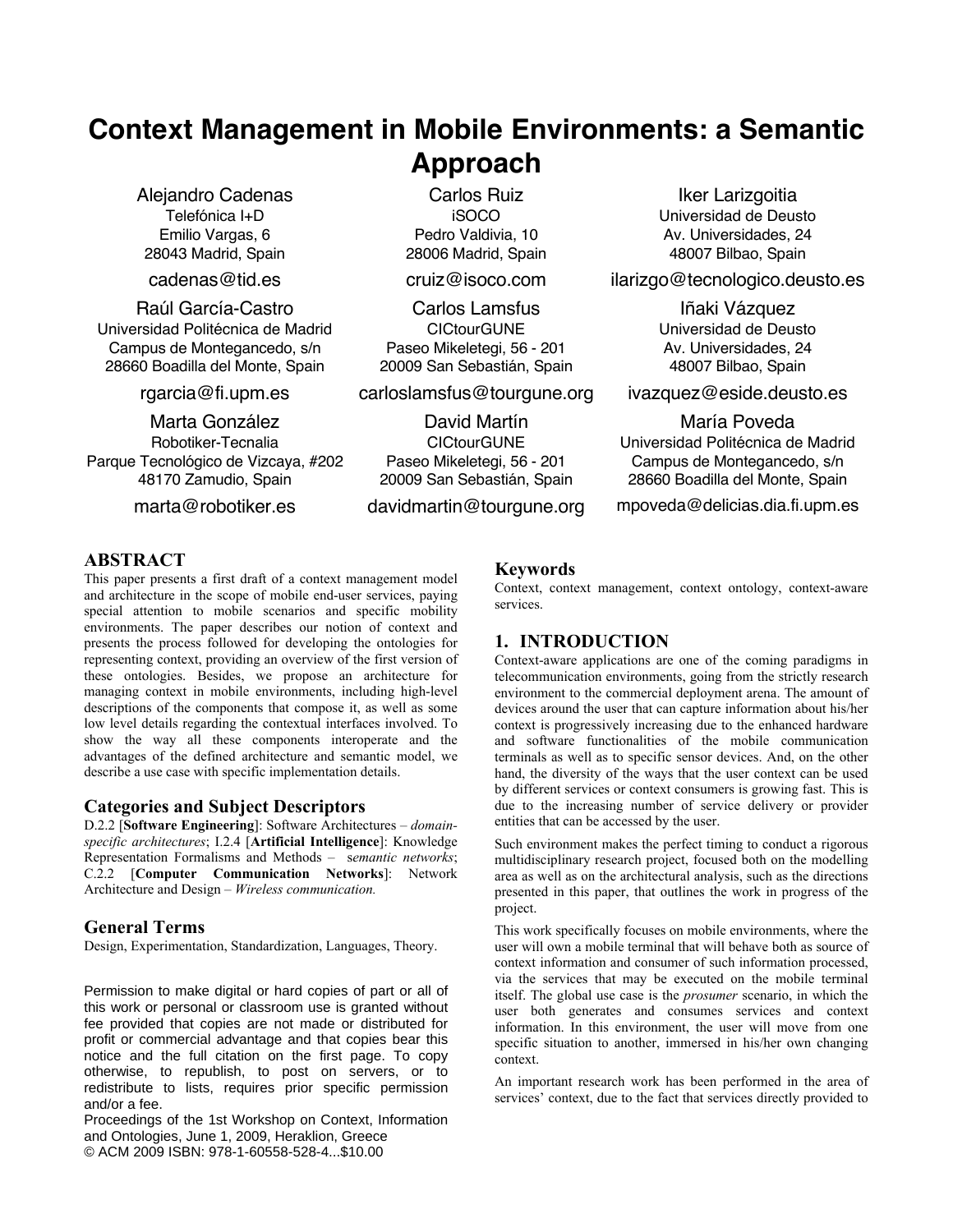the user has been labelled as "services mIO!" and defined as "*a context-aware software entity with an user interface that is executed in a network or user's terminal server, and that provides value to the user*"

Such user's context will need to be modelled to be able to process and use it to configure, discover, executed and enhance different services that the user may request or that the user may even publish from his/her own device for others to consume. Such model structure needs to be fully defined as a first step to build such ambitious final objective and, to this end, we will follow a semantic approach because of the advantages provided by ontologies. A fully methodological iterative stepwise procedure is followed, involving a wide set of experts not only on ontological engineering but also on very different domains of the mobility environment (such as experts in mobility infrastructure, service development, device connectivity, interface design, etc.). This collaborative approach will produce a reliable and consensual model.

Once the model is defined, an architecture is required to obtain, aggregate, process, and progress context information as well as to execute the corresponding services based on such processing results of aggregated context. Such architecture will include all the necessary modules to perform such actions in a modular and interoperable way, taking as a premise the computing and storing limitations of mobile terminals. The objective is to propose a contextual framework that is flexible and fully future-proof to support any requirement, service or scenario that may be defined in the future. The state-of-the art is analysed to make use of it, and the specific enhancements and designs are performed based on the particular characteristics of the mobile environment.

And, finally, in order to show the execution procedures and the actual capabilities and flexibility of both the model and the architecture proposed, a use case is described and presented at a technical level. The interaction between the captured user's context and the management infrastructure is described, including interactions among the different entities described in previous sections.

The following sections of the paper are structured as follows. Section 2 describes the definition of context and the first version of the context ontologies produced. Section 3 provides the description of the context management architecture, and section 4 provides the details of the use case to show the interaction between elements. Finally, the conclusions and future work lines are provided.

# **2. THE mIO! ONTOLOGY NETWORK**

In our work, we adapt Dey's definition of context [1] to cover our needs for modelling user-centric context. This way, we define context as any information that can be used to characterise the situation of an end user with the goal of selecting the services that are relevant to this situation and to adapt their functionality. This information will include the user characteristics in terms of profiles and preferences, near and remote environments, devices and services available, as well as any knowledge based on user interaction.

We aim to reuse as much as possible existing contextual models that are supported by a significant number of practitioners and to cover the evolution of these models as well as of our ontologies. Therefore, we will not develop a single ontology but an ontology network, that is, a collection of ontologies related together via a

variety of different relationships such as mapping, modularization, version, and dependency relationships [2].

Currently, ontologies for modelling context are still in an experimental phase; they have been defined for different specific uses and cover different domains. Hence, no consensual model exists that can be broadly reused for modelling context in applications. Furthermore, even if there have been plenty of efforts for developing context ontologies, only few of them are available to be studied in detail and reused; these are the CoDAMoS [3], GUMO [4] and SOUPA/COBRA-ONT [5] ontologies.

# **2.1 Methodological Approach**

In this section we describe the methodological approach adopted to build the mIO! ontology network. This approach follows the NeOn methodology for developing ontology networks [6]. The mIO! ontology network will be implemented in three consecutive iterations, each of them providing a working prototype of the ontology network. Clearly, modelling the complex domain of context will involve modelling the different subdomains that compose it.

At the moment of writing this paper, we have completed the first iteration of the ontology network development. In this iteration, due to time restrictions, our goal was to obtain a first set of ontology requirements and a first prototype of the ontology network that could be used in early stages of the project. In the next iterations this prototype will evolve as well as the ontology requirements, producing improved versions of the ontology network. The main activities that we carried out in this first iteration of the ontology development process are the following:

- **Ontology specification.** We defined the scope of the ontology network, its intended users, and the ontology requirements. For extracting these requirements we involved end users and experts in each of the subdomains covered by our definition of context; this way, for each subdomain we obtained as requirements a mix of domain characteristics in Natural Language and competency questions.
- **Scheduling.** We identified the different activities to carry out during the development process and organized them in time according to the existing requirements and restrictions. In our case, the development will comprise three iterations where incremental prototypes of the ontology will be produced.
- **Ontological resource reuse.** We searched existing ontologies and selected those that a) covered parts of our requirements and b) had been developed consensually by a group of people. In some cases, we pruned the ontologies to remove specific class hierarchies that were not relevant.

Ontology reuse was not straightforward because, as mentioned above, most of the context ontologies described in the literature are not available on the Web. In addition, some of the candidate ontologies to be reused had reasoning problems. Thus, we had to take a decision between reusing a different ontology, developing a new ontology from scratch, or repairing the inconsistent ontology.

• **Ontology implementation.** In the first iteration of ontology development, because of time restrictions, we limited the implementation of the ontology network to the concepts and properties needed to link the ontologies to be reused.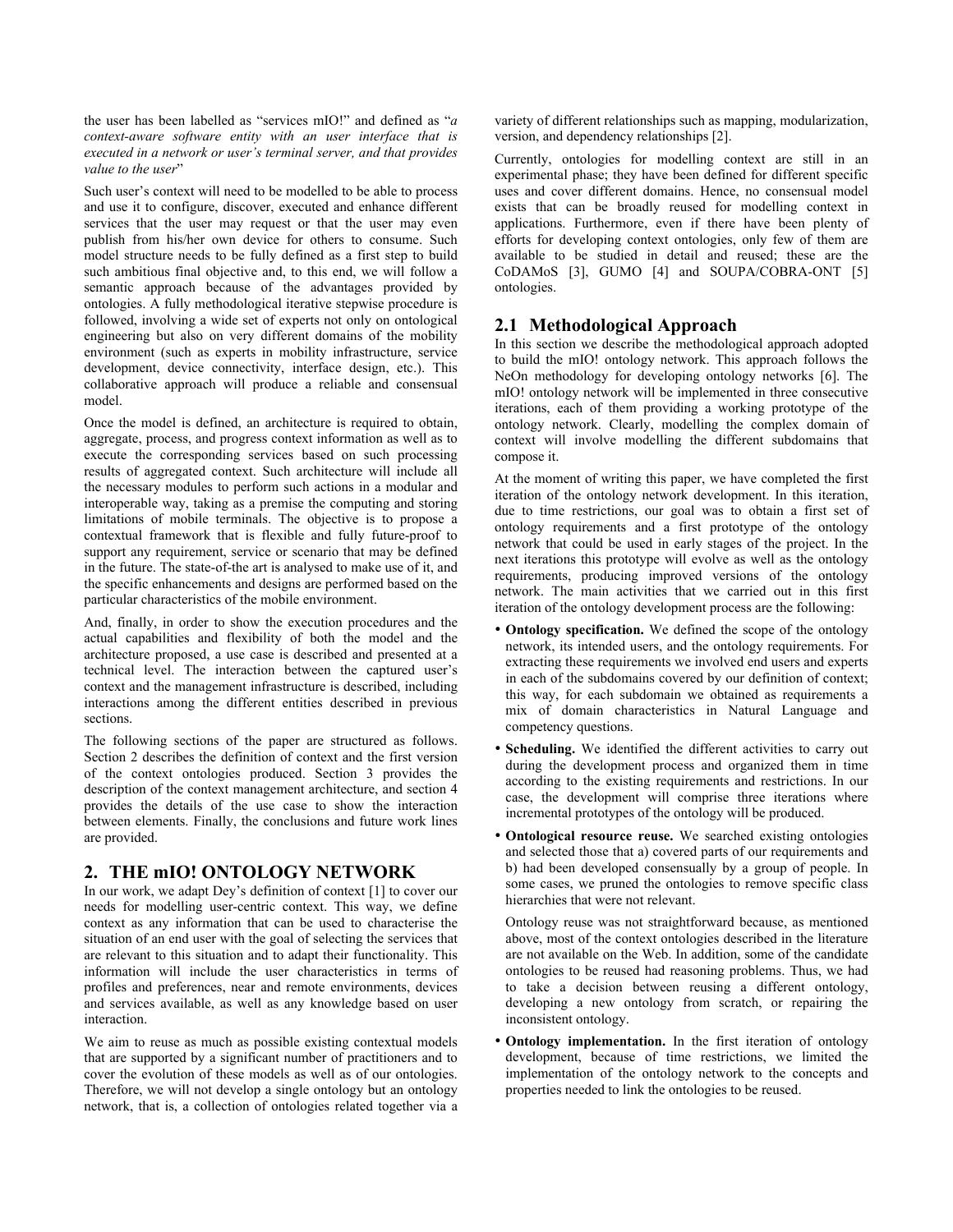• **Ontology evaluation.** Finally, we performed a verification of the first prototype of the ontology network according to the ontology requirements.

The next sections present an overview of the ontology network developed and of the evaluation performed according to the ontology requirements.

## **2.2 Overview of the mIO! Ontology Network**

The goal of the mIO! ontology network is to represent knowledge related to context. Because the domain of context is quite broad, the mIO! ontology network consists of a core ontology that interlinks different ontology modules that describe the different subdomains needed for modelling context. Moreover, modularization allows using only the modules that are involved in a given use case, instead of using the whole ontology network.



**Figure 1. Overview of the mIO! ontology network.**

Figure 1 presents the high-level conceptual model of the ontology network that contains ten modular ontologies: User, Role, Environment, Location, Time, Service, Provider, Device, Interface, and Network. The figure also includes those ontologies that were reused for building some ontologies as well as the connections between the ontologies by means of properties.

The first prototype of the mIO! ontology network has been implemented in the OWL ontology language [7] and contains 277 classes, 130 object properties, 116 datatype properties, and 83 instances.

Next, we present a brief description of each of the ontology modules including the ontologies that were reused in each module that satisfied our requirements:

• **User ontology**. It models knowledge about users, groups, organizations, etc. It reuses the  $CoDAMoS<sup>1</sup>$  and  $FOAF<sup>2</sup>$ ontologies.

1

- **Role ontology**. It models knowledge about roles, profiles, preferences, etc.
- **Environment ontology**. It models knowledge about environments including their humidity, luminosity, noise, etc. It reuses the CoDAMoS ontology.
- **Location ontology**. It models knowledge about locations such as buildings, location coordinates, spatial entities, distance, etc. It reuses the space module of the  $SOLPA<sup>3</sup>$  ontology.
- **Time ontology**. It models knowledge about time such as temporal units, temporal entities, instants, intervals, etc. It reuses the ontology time-entry of OWL-Time<sup>4</sup>.
- **Service ontology**. This ontology models knowledge about services.
- **Provider ontology**. This ontology models knowledge about service providers.
- **Device ontology**. It models knowledge about devices, including hardware information, software and platform, and reuses the CoDAMoS ontology.
- **Interface ontology.** This ontology models knowledge about the user interfaces that the different devices can provide.
- **Network ontology**. It models knowledge about communication networks.

The FOAF ontology was completely reused but, in the other cases, the ontologies were pruned because they contain a lot of unnecessary concepts. This selection of concepts was carried out according to the ontology requirements.

## **2.3 Ontology verification**

For performing a verification of the first prototype of the ontology network, we analysed up to what extent the ontology network developed covered our requirements. This verification was carried out manually, checking whether existing classes and properties cover user requirements.

Table 1 shows, for each of the subdomains covered in the ontology network, the number of requirements specified (in form of domain characteristics in Natural Language and competency questions) and the number of requirements covered by the first prototype of the ontology network.

As mentioned before, in this first iteration of the ontology development process, because of time restrictions, the focus was on extracting consensual ontology requirements from the different experts and users and on providing a first version of the ontology network by reusing existing ontologies with minimal changes.

As a conclusion we can mention that, while we were able to obtain a first prototype of the ontology network in a short time by reusing existing ontologies, this prototype only very partially covers our ontological needs, as can be seen in the table, because our ontology requirements are specific to our domain and use cases.

1

<sup>1</sup> http://www2.cs.kuleuven.be/~distrinet/projects/CoDAMoS/ontol ogy/context.owl

<sup>2</sup> http://xmlns.com/foaf/spec/

<sup>3</sup> http://cobra.umbc.edu/ont/soupa-ont.tar.gz

<sup>4</sup> http://www.w3.org/TR/owl-time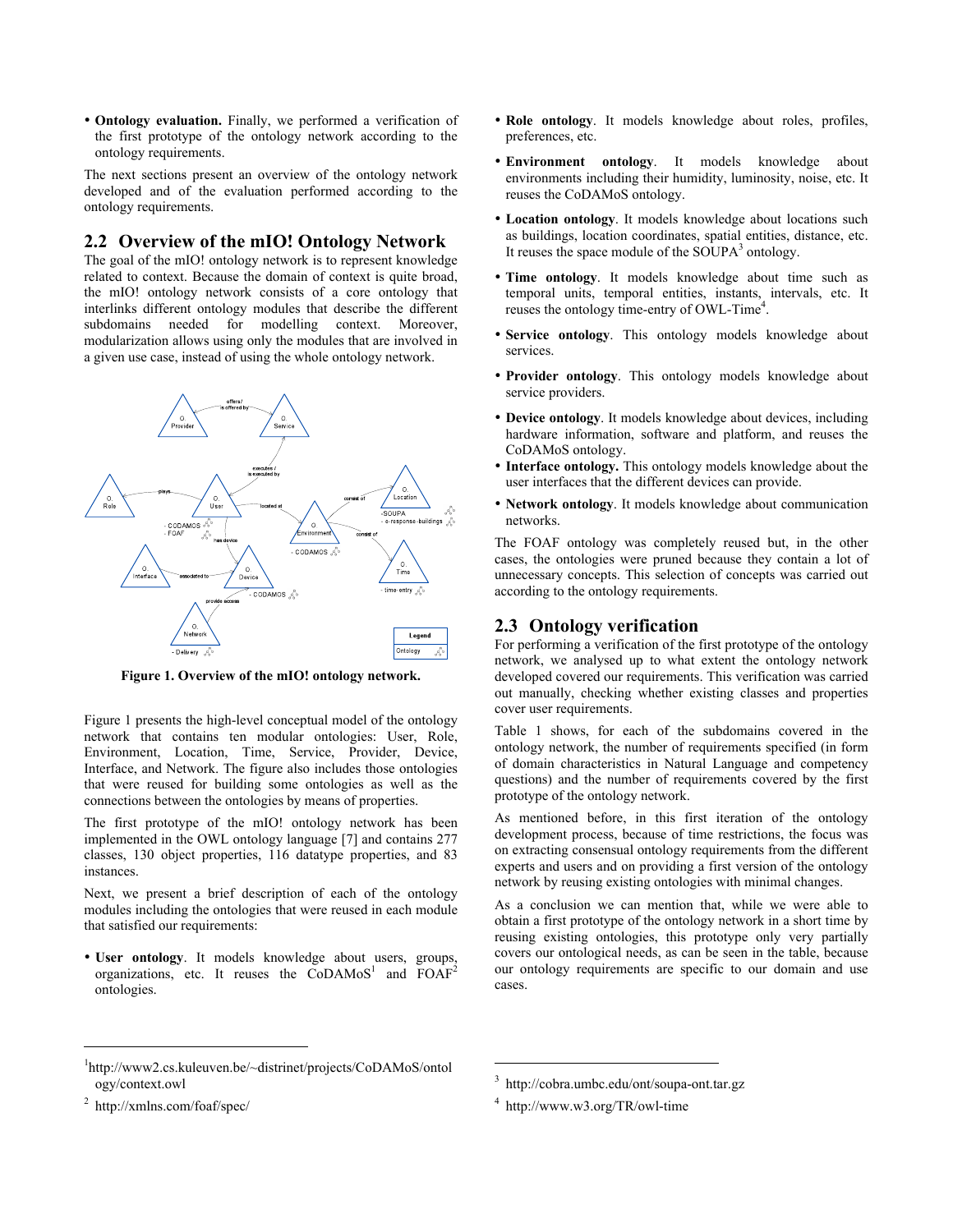|              | <b>Domain characteristics</b> |                | <b>Competency questions</b> |                |
|--------------|-------------------------------|----------------|-----------------------------|----------------|
| Subdomain    | Specified                     | Covered        | Specified                   | Covered        |
| User         | 7                             | $\theta$       | 20                          | 0              |
| Role         | 20                            | 5              | 0                           | 0              |
| Environment  | 4                             | $\overline{2}$ | 17                          | 4              |
| Location     | 7                             | 1              | 14                          | $\overline{2}$ |
| Time         | $\overline{2}$                | 1              | 8                           | 6              |
| Service      | 13                            | $\Omega$       | 12                          | $\Omega$       |
| Provider     | 13                            | 6              | 15                          | 9              |
| Device       | $\overline{2}$                |                | 6                           | $\overline{2}$ |
| Interface    | 3                             | $\Omega$       | 8                           | $\Omega$       |
| Network      | 12                            |                | 19                          | $\theta$       |
| <b>TOTAL</b> | 83                            | 17             | 119                         | 23             |

**Table 1. Analysis of the requirements covered by the ontology network**

# **3. CONTEXT MANAGEMENT ARCHITECTURE**

The context management architecture plays an important role in the definition of any context-aware platform. Context-awareness is related to using context to provide relevant information and/or services to the user, where relevancy depends on the user's task [8]. The context architecture presented in this paper provides the foundations for the different entities to deal with context (how to discover it, how to store it, how to access it and how to take advantage of the information it provides) in a mobile environment.

The first step to define a context-management architecture is to have a common and shared context model definition for all the entities of the system. This aspect has already been covered in the definition of the mIO! ontology network in the previous section. Unfortunately, this shared model is not enough to materialise a real context-aware application. There is usually a need for architectural services and abstractions whose primary objective is to provide suitable mechanisms for managing the context by the correspondent participants (e.g., sensors, actuators and applications).

The spread of mobile devices in this kind of architectures makes it necessary to consider some extra issues regarding this mobile world. Surprisingly, the physical limitations of these devices are not an impediment by themselves but because of the additional issues that have to be considered (e.g., distribution, scalability, modularity, mobility, privacy, fault tolerance, and even battery life and network connections).

Due to these aspects, many existent platforms choose to develop middleware for context-aware systems, such as [9] and [10] among others. A middleware infrastructure enables the definition of standard abstractions and common services that facilitates the interaction of the different context-aware entities.

Our work deals with these kinds of aspects and therefore we have pre-defined a context management architecture that gathers the different entities our context-management architecture is going to handle. This logical architecture is a first step towards the definition of a comprehensive context-management architecture. Figure 2 shows this logical architecture, where the specific deployment and internals of each component are yet to be defined.



**Figure 2. Overview of the mIO! Context-Management Architecture.**

Next, we present a brief description of each of the components of the architecture.

## **3.1 Context Providers**

The context provider (or source) is a computational entity able to provide certain context information following an ontological model. Context Providers consider are very diverse such as sensor data in objects located in the user's surroundings, context information provided by the mobile terminal (e.g.  $SW & HW$ capabilities, temporal data, etc), user's emotional state (gathered by ad-hoc devices), user's instantaneous privacy statements, user's social network/s, mIO! Services' functionalities, mIO! services' popularity, etc.

## **3.2 Context Consumers**

The context consumer is a component that uses context information (instantaneous and historical) to carry out its functionality. Context consumers, for instance, are the intelligent agents that provide at every moment the most appropriate mIO! services to the user taking as input data the context of the user and the mIO! services.

Once a user decides to execute a mIO! service, such service access the context to self-personalisation and to achieve its target.

## **3.3 Context Manager**

The context manager is a central element that will manage the context information generated by diverse context providers and will handle the requests from the context consumers. This element will have the following submodules:

- **Context Gateway.** The previous definition of context source implies that every provider is able to provide its information using a semantic definition. Bearing in mind that for limited mobile devices or platforms this is not always possible, a context gateway figure has been defined. This gateway acts as a semantic enabler for limited devices, transparently acting as a context source for the rest of the components of the architecture.
- **Context Broker.** It defines a common access interface to the current context acting as a façade for the context consumers. This element will coordinate the underlying mechanisms for retrieving the context inside the architecture. It will have two main components, a query engine and a subscription manager.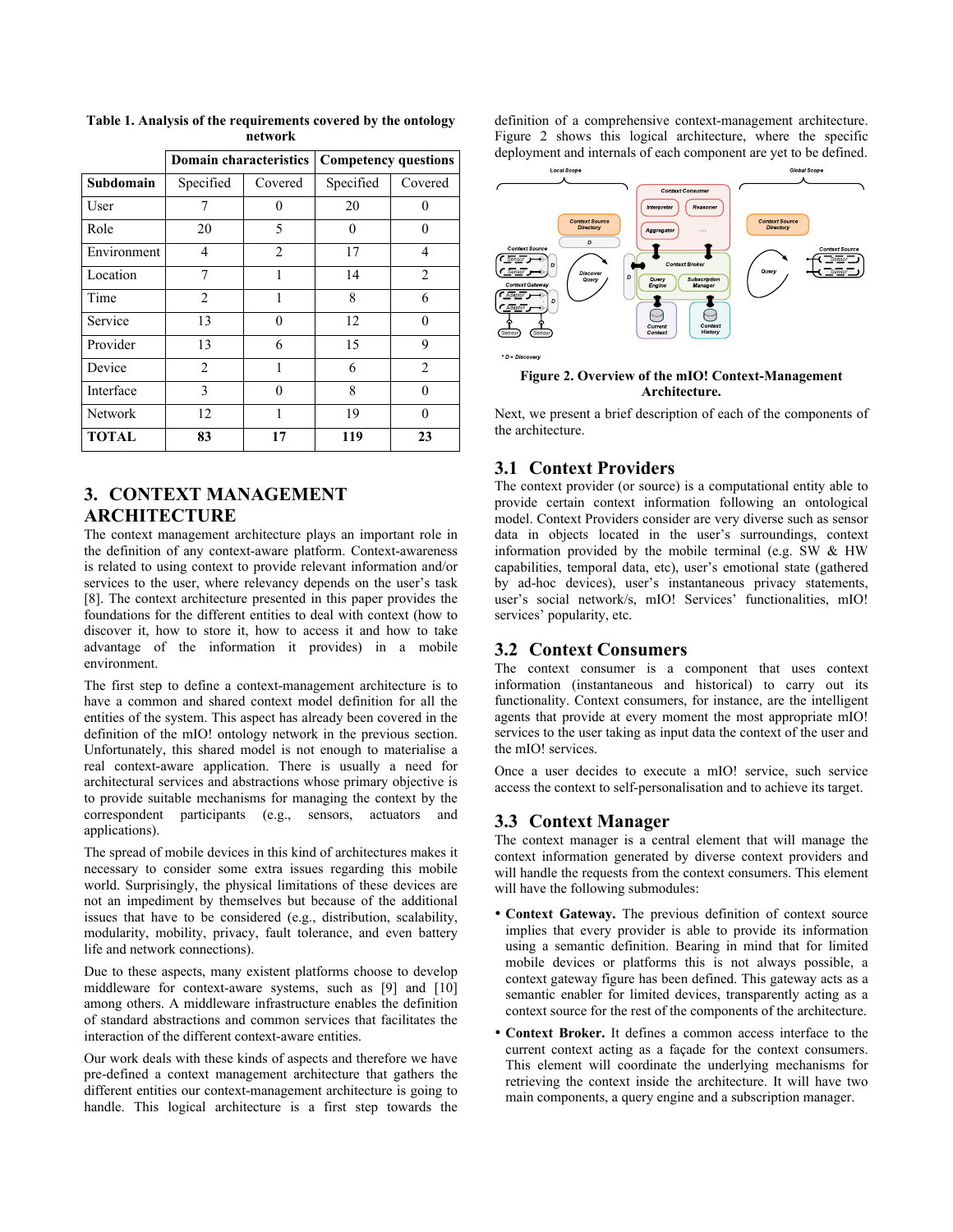• **Context Source Directory.** Because of the characteristics of the mobile environments, not all the context information will be locally available to the context-consumer. This is the reason why a directory element has been included. For global context sources (those available on the Internet) a context source directory will host the definition and access mechanism of these sources. In local environments, a directory will make the discovery of context sources easier.

When adding a directory element to a context-management architecture, there is usually a trade-off between the flexibility and the complexity of the system. Besides, it is unlikely that a directory element can be deployed in any real scenario. Therefore it is advisable to make this component optional in highly dynamic environments such as in the scope of our work.

- **Current Context.** This component stores the instantaneous context in a suitable semantic representation as defined earlier.
- **Context History or Life-flow.** As important as the current context information is the history or flow of that information. Often underestimated, context history has proven to be priceless information in order to analyze patterns, behaviours or trends. Therefore, we need a mechanism to define that information, to generate, maintain and access it.

#### **3.4 Basic Interactions**

Once the main elements of the context-management architecture and their functionalities have been presented, the basic interactions must be defined in order to obtain a general overview of how the system is expected to work. The operation of the mIO! context architecture can be summarized in four main aspects: discovery mechanism, context access, context processing, and context history.

#### *3.4.1 Discovery Mechanism*

Any dynamic context-aware environment needs a discovery mechanism for the different components to start interactions among them. In our proposed architecture, context-sources have to be accessible by the context-consumers through the contextbroker element. This dynamic discovery will be carried out in the local environment of the context-consumers. Global discovery does not apply, apart from the access to a preconfigured directory which has the definition of globally accessible sources. Many discovery mechanisms have been proposed so far for contextaware systems (see [11] or [12]). Regardless the concrete protocol or selected implementation, the discovery protocol in our work will take into account the following aspects:

- **Context source definition language.** Context sources need to be defined using a common language to announce themselves to the rest of the components. This language must at least support primitives for defining the characteristics of the context source, the information it provides, and the endpoint from where the information can be retrieved.
- **Context source publication mechanism.** Context sources will announce themselves periodically and those announcements are going to be processed by the interested entities (e.g., the local directories or the context brokers). The context sources might be very heterogeneous and dynamic, so they just announce themselves and provide an endpoint for the communication with the rest of the entities.

• **Context source directories.** Context sources can be automatically discovered using the publication mechanism. In addition to this discovery method, the mIO! system will support the definition of context source directories. These directories can be either local or global. When a context source needs to be discovered, a context-broker can use either this announcements or query a local directory (if it exists) for an appropriate context-source. This local directory will store the locally discoverable context-sources (locally meaning in the physical surroundings of the context-broker). Global directories will be accessible through a global access network and its address will be previously known. The directory owner or administrator will register global context sources that fulfil certain characteristics or predefined policies. Local and remote directories have the same structure and philosophy; they just differ in the way they are discovered. The former is discovered dynamically and the latter's address is preconfigured.

#### *3.4.2 Context Access*

Another important interaction in a context-aware system is how the context is accessed by the different consumers. This access is going to be independent of the different underlying concrete mechanisms, that is, we have chosen to follow a data-centric approach where the consumers just ask for information, regardless the source the information came from. This kind of approach leverages the practical knowledge that a consumer needs to know in order to access the context, simplifying the communication interfaces. In contrast, we need to define a context-query language descriptive enough for the consumers to define their context needs.

This query interface is complemented by a subscription mechanism where consumers can register for changes or updates in certain context-values or expressions. This subscription mechanism will also be built over the context query language used in the query interface.

## *3.4.3 Context Processing*

Context is useful not only for the information it directly provides but also for the information that can be deduced from it. Deducing information from context can be done in several ways, the most common of which are semantic reasoning, interpretation of context, and aggregation of context. Regardless of how context is processed, the objective is to generate new relevant information that is useful for the consumers. The context-processing in mIO! will be based on (but not be limited to) semantic reasoning, taking advantage of the possibilities this representation provides. Virtually any processor can be added to the platform because of the interfaces it will provide.

The main challenge we are facing with context-processing is that any complex reasoning process is bound to be computationally hard and seldom do mobile devices have the needed capabilities to support them. However, we will try to explore the possibilities of adapting this reasoning process to the mobile world and its feasibility within currently available mobile devices.

#### *3.4.4 Context History Analysis*

Context can be seen as something immediate that is constantly changing. Many systems focus on that immediacy for the development of context-aware applications. However, the evolution of the context is valuable information that might be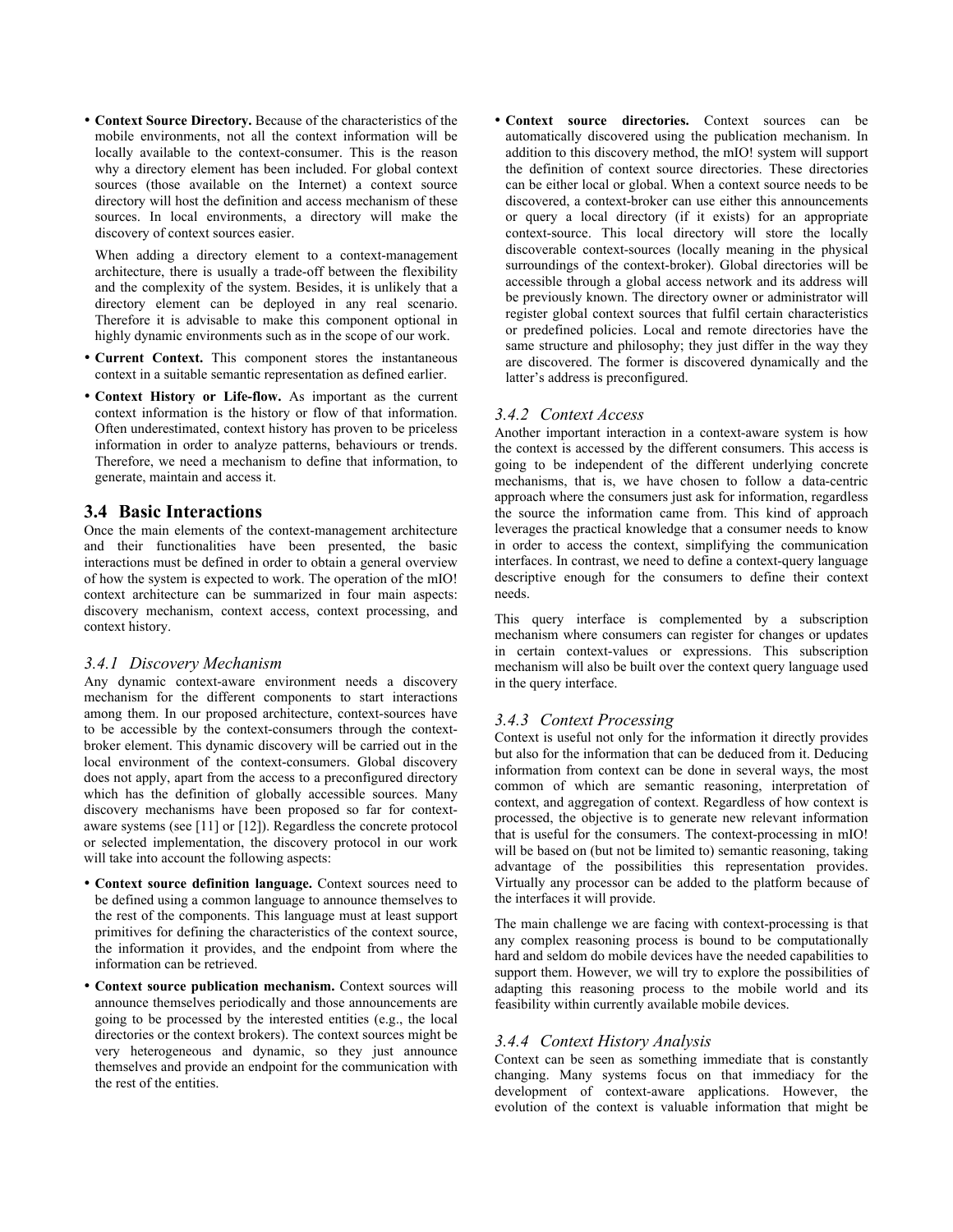fruitfully analysed, using data mining techniques. The only problem with context history is the information explosion it leads to, so special attention has to be drawn to what the history is going to be used for and where it is going to be stored. We are exploring the use of context history to detect behavioural patterns of the users, her/his profile and the high-level situation the user is in, e.g., using machine learning techniques drove by scenarios requirements.

## **4. Context Execution Use Case**

The following use case scenario has been designed in order to validate both the proposed context models obtained in the modelling phase as well as the architecture that shall support context-aware services. As shown in previous sections, the notion of context itself along with the contextual architecture have been designed considering the general goal of providing services to people in mobility scenarios through their mobile devices, being those services provided from another user's device (prosumer mode), or from an application server platform (hosted mode).

The proposed architectural framework can support a wide variety of applications. But, among such diversity, a single use case is presented in this paper, although many others are currently being investigated.

The tourism domain is widely considered to be one of the emerging industrial sectors where mobile services are highly demanded. In fact, in 2015 there will be more than 3 billion travellers around the globe and they will demand more ubiquitous services, specific to the situation of each individual, as well as to their personal preferences in specific circumstances. Surveys reveal that over 90% of travellers carry a mobile device with them. Time will be a very scarce resource and connectivity to all kinds of services in mobility will be highly demanded and required.

Accordingly, tourism turns out to be a very adequate application domain for the kind of services that will be developed within the ongoing research paper, given the dynamic changing situations that tourists experience, that can be followed by an appropriate context management model. In this use case scenario, service is defined as follows: service is a context-aware software entity that provides added value assistance to the user. The service has a user interface and is executed in a server hosted either at another user's mobile device or at the network.

The selected service that can potentially enhance the tourism experience is related to the selection of tourist information depending on the tourist's mobility and preferences. That means, among other activities, providing directions to locations within an unknown city and/or descriptions of the points that could be of interest for the tourist according to user's profile and role with respect to his/her context at one particular moment. Based on contextual modelling of the user, recommendations of services, commercial offers or even adaptation of the interface used to present the results to the user in the mobile device can be adapted. Such a service can be driven to support the user's mobility while an individual is in a particular city.

## **4.1 Use Case Description**

Let us consider a particular individual that has arrived in a city for the first time and that is travelling along with his wife. That information can be obtained from the location of the mobile devices and querying the context history database. Both devices have been located in the same bearings at the same time (the system concludes through reasoning that these two individuals are located together in the same place). Moreover, based upon the information stored in the context history database, the system finds out that this is the first time this couple visits the city, as the coordinates found in the mobile devices have not been found in the database.

In addition, based on the time and date, as well as on the fact that the individual is with his wife, the contextual infrastructure assigns to these users the role of "tourists". Following, the tourist recommendation service is automatically informed about such a decision and considers the previous information to provide sightseeing alternatives. As the individuals are not familiar with the city, different possible places to visit are selected by the tourist recommender service based on the user's combined preferences (topics that the users were interested in previous similar situations, i.e., while visiting new cities in the past) taken from the context history.

Therefore, a first place to visit is presented on the mobile device, along with the public transport options available (given that the users arrived to the city by train, so it is clear that they do not have a car to use to move in the city). While on the bus, the users might not have a clear idea of the best bus stop to take. The service will keep the users informed about such topics, specific to route events while visiting the city. The users may also get information about nearby museums compatible with the user's preferences or hobbies. Specifically, the users may get special last-minute offers, based on the fact that they can be very close to the museum. For instance, a museum that might be interesting for the users is displayed on the mobile phone. In ten minutes time, a visit group is available with two free places to complete the group. Given that the museum is interested in completing the visit group, the users subscribed to the contextual recommendation service get special lat-minute discounts if they are close to the museum.

As it was previously stated, the individual has a context history, obtained from previous actions of the user. Apart from other types of information, the system has stored the types of actions or preferences of this specific user in similar situations. Eventually, the actions taken by friends or relatives are also considered, through a reputation-based validation process. Such information is stored in the context history element, presented in the section 3.

## **4.2 Use Case Contextual Interactions**

Figure 3 presents all different entities described in the architecture section as well as the transactions among them.

The mobile device has a Context Provider agent running, as it was introduced in the section 3. Such an agent is capturing information about the user and progressing that to the Context Manager element that includes several of the entities presented in section 3. The User device will also run the User Application (that can be a simple browser to present the information to the user).

Such context information is progressed via standard transport protocols. In the case of a mobile device with PS (Packet Switched) connectivity through a GPRS access node, that transport can be implemented over IP protocol, in the case when the implementation is a web service implementation (HTTP/SOAP), or directly through standard operator network protocols, like SIP (Session Initiation Protocol [13]). The specific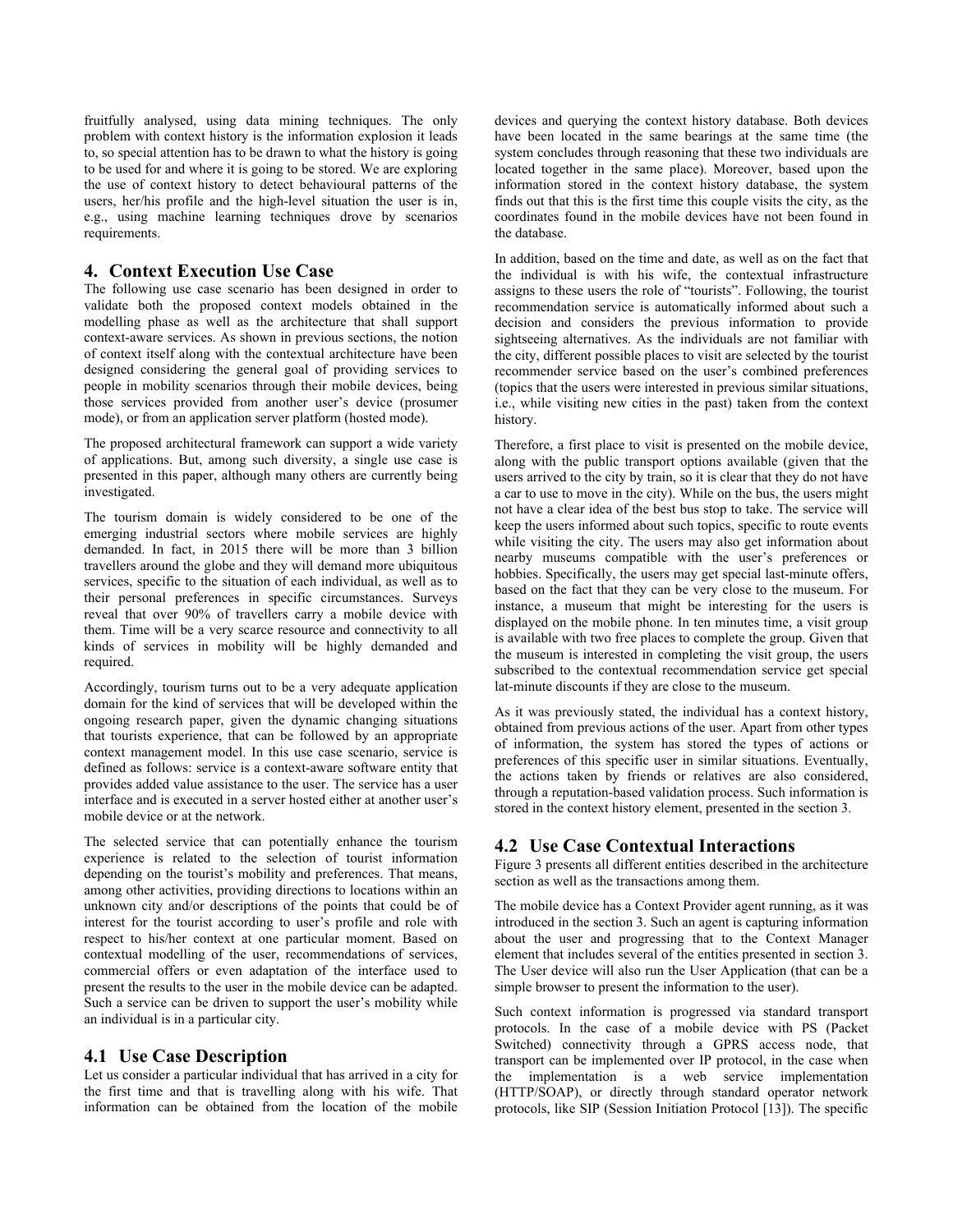API used to progress that information is still under discussion, but given the nature of the context information and the allowed latency, a protocol based on XML schema (XSD) fits perfectly with such purpose. Although only one Context Provider is shown on figure 3, several providers or sources could exist, both at the mobile device as well as on the infrastructure. Each one of them can progress specific information that will be aggregated.

The Context Manager gets the information from all context providers and aggregates that based on the modelling, reasoning and inference principles presented in previous sections. High-level context information of the situation of the user is obtained. Such context is stored at the context history log to be used later for machine learning procedures that will optimize a user model. Such area means an active research area, but such details fall out of the scope of this paper.



**Figure 3. Interactions among contextual entities.**

At a given moment, and following again network protocols and basically the same contextual API, the context consumer running at the service platform request to be informed about specific events or contextual situations for a given user. Such request, although can be transported over same options as with the Context Provider, shall be potentially much richer on the nature of the information requested. That is due to the fact that the Context Consumer requests to be informed about specific situations of users, and accordingly those shall be described in the request message generated by the Context Consumer. A semantic approach based on RDFS/OWL semantics can be followed, being fully compatible with the transport options presented in the previous paragraph.

Finally, when the context manager gets low-level context information from the context providers and gets the context of the user that matches the conditions for which the context consumer has requested to be reported, the context manager generates a notification to the consumer. That notification will include the user identifier for which such notification is generated, along with any additional data that may be considered necessary. Given that the context consumer is running at the application server itself (although other architectures of the application server modules can be studied), the service business logic is informed about the situation of the user, and the service is delivered to the user device.

This way the context provider may report the specific location of the terminal, local agenda information, etc. The Context manager can process such low level information into context information that may match the context consumer conditions ("User A is on tourist mode, is near museum M, and has at least 1 hour available ahead before lunch time to visit the museum"). The contextual recommendation service can then generate a notification of special offers, etc, directly to the user device, as part of the business logic, specific to the service.

This basic context-aware service delivery can be enhanced in different ways. For example, the contextual service is able to automatically detect tourist comments and services generated by other people with similar profile and characteristics with respect to the exhibition in the museum. As the original route of the traveller has changed due to the last minute decision to visit the museum, a new route of buses has automatically been reconfigured and new options are also shown in the display: other lines and location of bus stops as well as schedules in which the individual can take other buses to get to his original point of interest.

This same philosophy can be reused to mostly any service that may be proposed, just by implementing a Context Consumer API at the service platform to integrate that with the contextual architecture. Through such API, the service will get information relevant for the service itself that will enhance the service delivery, as shown in this use case.

# **5. CONCLUSIONS AND FUTURE WORK**

This paper presents a complete context management framework, focused on user mobility that consists of a semantic model for representing context and a complete architecture to implement such model and enhance end-user services, by defining specific modules to do so. Finally, a use case is presented, in which both the previous model and architecture are used to implement a specific service in a mobility tourist environment.

While this is a first step in the development of the framework, our future challenge is to obtain a set of resources that can be easily reused in general application environments to manage context. Being our main focus mobile users, we require coping with a continuously evolving environment in all aspects, from end-user applications to network or device capabilities. Therefore, our work (ontologies and architecture) tries to be as extensible and maintainable as possible.

The next steps are twofold. On the one hand, the development of the mIO! ontology network will continue with a second iteration of the development process where the existing requirements will be validated and refined as well as the ontology network, which will be further developed and evaluated not only according to ontology requirements but also from a user perspective. On the other hand, the development of the mIO! context-management architecture is going to be focused on the low-level definition of each element of the architecture, extracting a common API for the main functionalities of the system. As part of such definition, the generation of demonstrator setups where the principles presented in this paper are verified will be a key step, in order to explore the possibilities of implementing that functionality for mobile environments, analysing its benefits and its drawbacks.